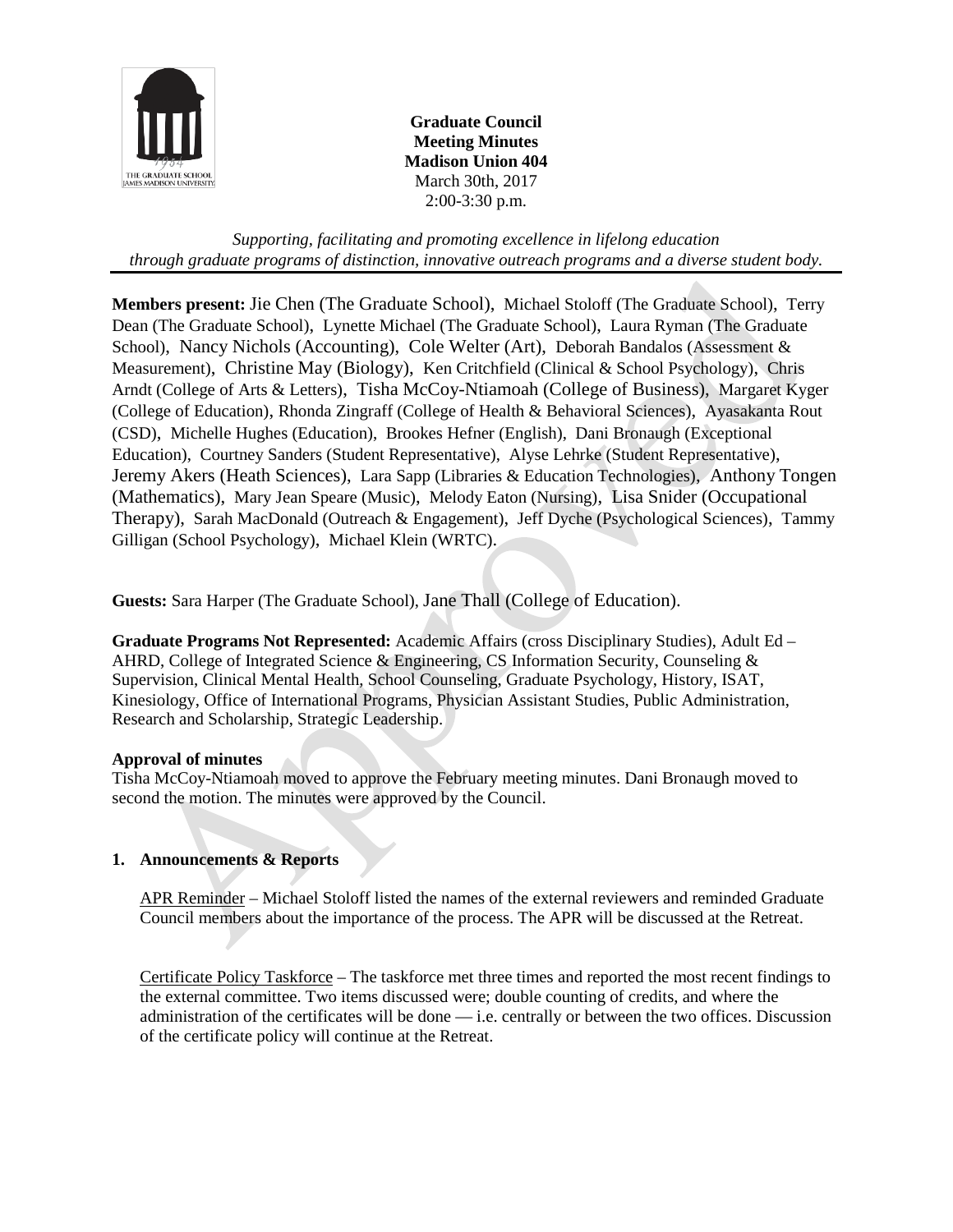GSA Report – Discussed Grad & Go, and asked GC to consider donating. Cate presented information about the Food Bank at CSGS, who showed strong interest. The previous week, Brad Barnett gave a presentation on investing for retirement and 40 graduate students attended. Coming soon: Professional Development applications and Impact Awards. GSA will notify when the application for nominations is available. Future of GSA is a concern. All three of the officers are graduating this year, however, only one student applied to serve. This raises the possibility that the GSA could dissolve. Cate is asking for feedback or suggestions. Cole Welter said he would add information about the GSA to program handbook. Currently 10 programs are represented, but will not only have two programs represented because others are graduating.

TGS office move – TGS was closed Tuesday 1/2 day and Wednesday all day for the move. All TGS staff were back in operation on Thursday, April 6<sup>th</sup>. TGS plans to have a September Open House event at the new location, Madison Hall,  $100$  E. Grace Street,  $4<sup>th</sup>$  floor.

Admissions taskforce – Has met to discuss how to reduce the barriers to admission by implementing more open/flexible practices. Additional sources have been added for candidates to use to demonstrate their potential for success. Programs will have flexibility to choose what evidence they will consider most relevant for their program. One action was approved – the discontinuation of standardized test scores. Preliminary findings and additional discussion of English language competency will continue during the Retreat.

Enrollment Strategy reports –this initiative has been reported to Graduate Council in past. This semester, we will be drafting a summary report on received feedback. Moving forward, we will revise and submit a report to Jerry and then meet with The Graduate School deans to facilitate a conversation with the Academic Council. Results will be brought back to the Graduate Council body.

RA Support – Jerry, Jie, and Yvonne met to discuss research assistant grants. TGS has received a large number of requests but we do not have the resources / capacity to assess and provide them. However, this type of support will be considered. Yvonne & Jie will gather data for Jerry and continue the conversation with Academic Council & other stakeholders. They will also share the data with the Graduate Council. The Research and Scholarship office has the expertise and should be able to make the decision about RA support. Currently, only six students are RAs.

## 2. **Discussion & Action Items**

Program Changes –

Athletic Training

Jamie Fry – discussed that this is a well-established UG program that preps students for the exam. However, they need to transition to a master's level. Nationally – decided to meet standards and transition or redesign the program and not to simply re-label the program. Proposal: 72 – 73 credit hour masters with18 courses (4 new courses). Looking at cohort tuition model. In June 2016, the program gave a presentation to BOV and again April  $7<sup>th</sup>$  2017 & SCHEV proposal will be submitted. Potential enrollment increase to 20 students / cohort. Masters possible start summer 2020.

Health Sciences – Nutrition and Physical Activity

Jeremy Akers, going to masters only program. In the past, had an internship component – but dissolved in '06. Accreditation visits next week. 15 student capacity and hope to be awarded candidacy course load for faculty. 2 ½-year program with summer enrollment.